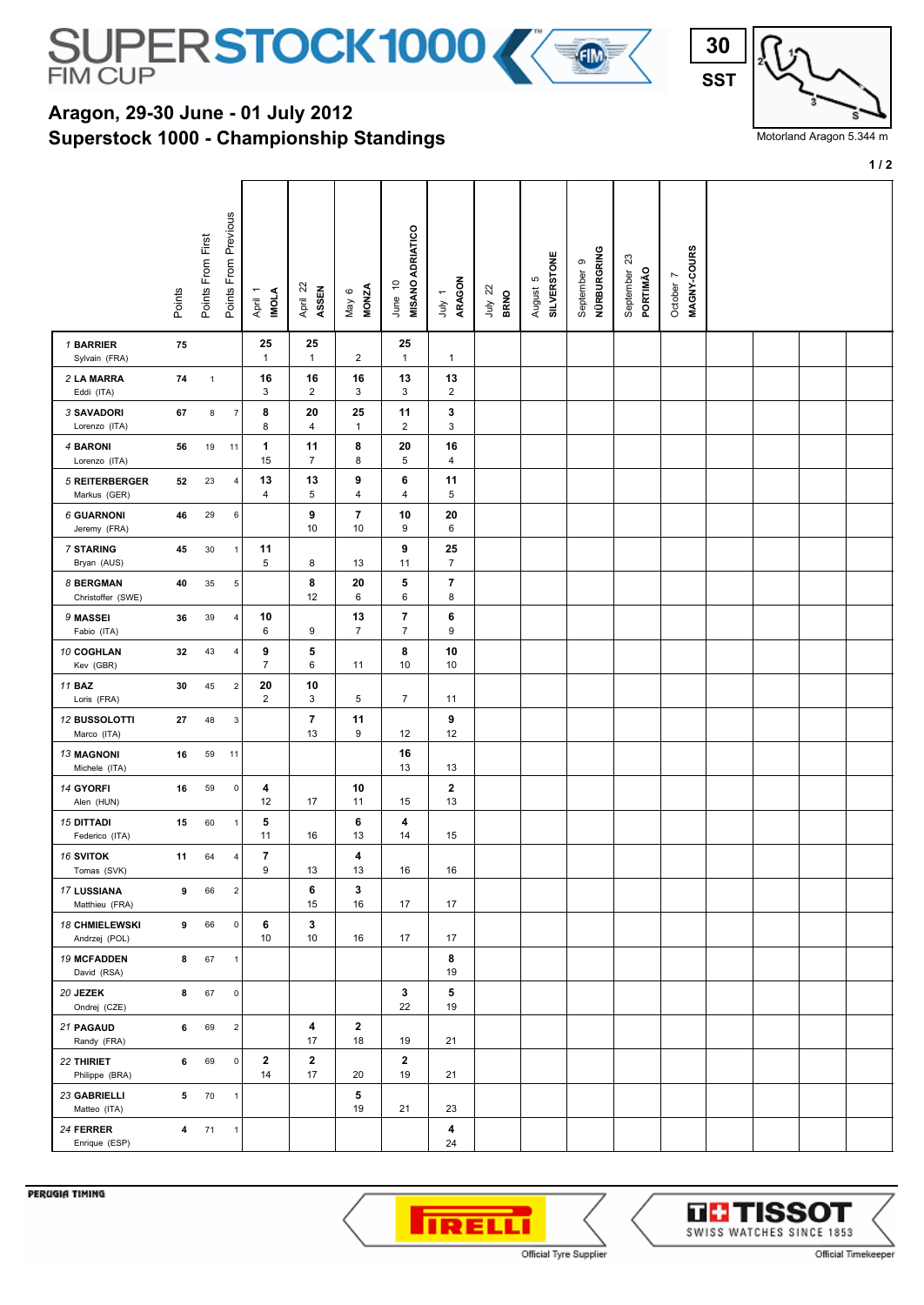

## **Superstock 1000 - Championship Standings Aragon, 29-30 June - 01 July 2012**



Motorland Aragon 5.344 m

**2 / 2**

|                                   | Points | Points From First | Previous<br>From<br>Points | ⋖<br>$\overline{\phantom{0}}$<br><b>IDNI</b><br>April | 22<br>ASSEN<br>April | <b>MONZA</b><br>$\circ$<br>Nay | ADRIATICO<br><b>MISANO</b><br>5<br>June | ARAGON<br>$\overline{\phantom{0}}$<br>ληr | 22<br><b>BRNO</b><br>λη | <b>SILVERSTONE</b><br>S<br>August | NÜRBURGRING<br>ၜ<br>September | ಙ<br>PORTIMÃO<br>September | MAGNY-COURS<br>$\overline{ }$<br>October |  |  |
|-----------------------------------|--------|-------------------|----------------------------|-------------------------------------------------------|----------------------|--------------------------------|-----------------------------------------|-------------------------------------------|-------------------------|-----------------------------------|-------------------------------|----------------------------|------------------------------------------|--|--|
| 25 DIAS<br>Tiago (POR)            | 4      | 71                | $\Omega$                   | 3<br>13                                               | 20                   | 21                             | 22                                      | 24                                        |                         |                                   |                               |                            |                                          |  |  |
| 26 GABRIELLI<br>Tommaso (ITA)     | 1      | 74                | 3                          |                                                       |                      |                                | 1<br>24                                 | 26                                        |                         |                                   |                               |                            |                                          |  |  |
| 27 VRAJITORU<br>Bogdan (ROU)      | 1      | 74                | $\mathbf 0$                |                                                       |                      | 22                             | 24                                      | 26                                        |                         |                                   |                               |                            |                                          |  |  |
| 28 LEWIS DA SILVA<br>Danilo (BRA) | 1.     | 74                | 0                          |                                                       | 21                   | 22                             | 24                                      | 26                                        |                         |                                   |                               |                            |                                          |  |  |

**TRELL** Official Tyre Supplier

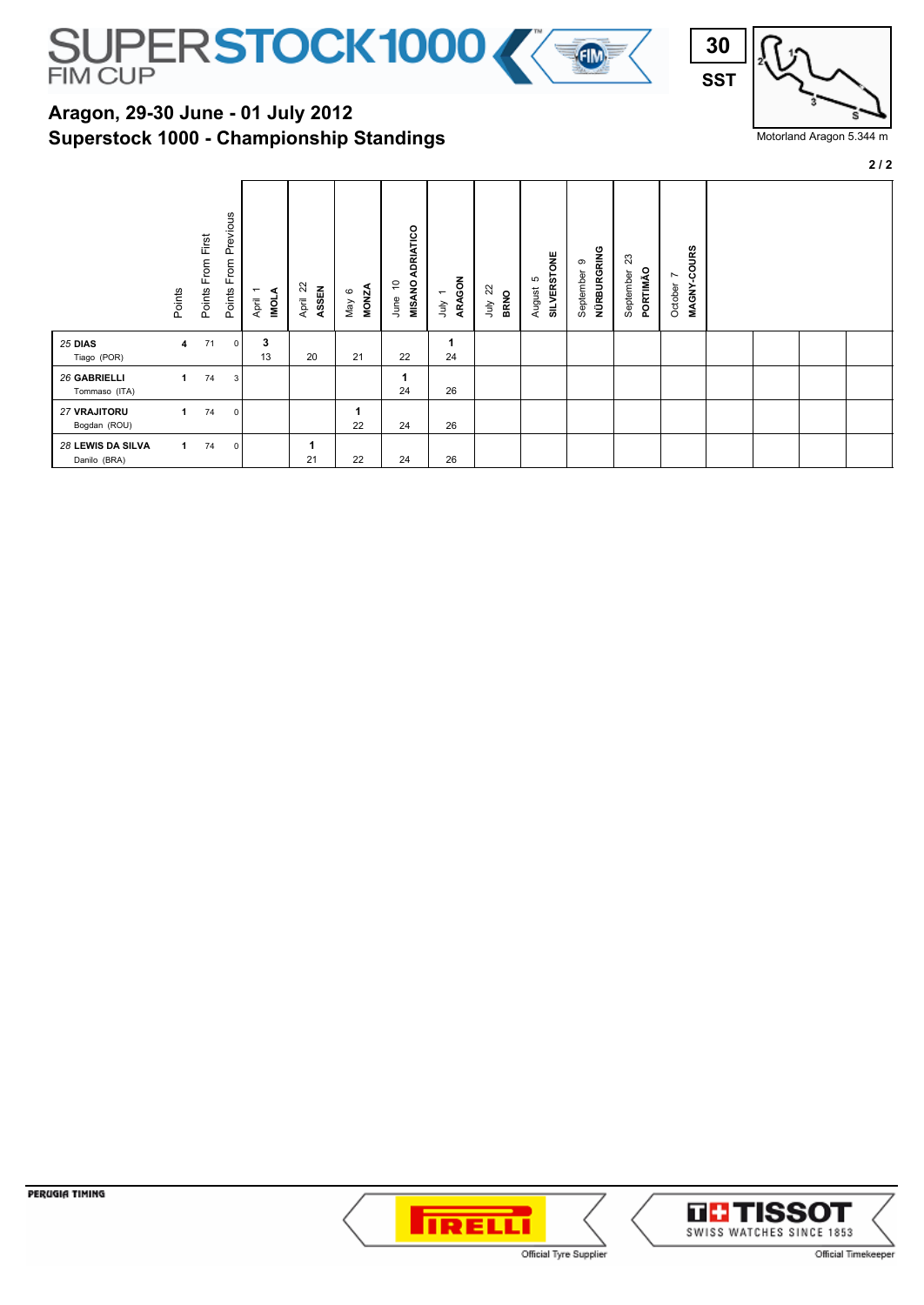

## **Superstock 600 - Championship Standings Aragon, 29-30 June - 01 July 2012**



Motorland Aragon 5.344 m

**1 / 2**

|                                          | Points | Points From First | Points From Previous      | ᡖ<br>March<br><b>INOLA</b>    | April 21<br>ASSEN    | <b>MONZA</b><br>May 5        | <b>MISANO ADRIATICO</b><br>ၜ<br>June | ARAGON<br>$30\,$<br>June | $\overline{z}$<br><b>BRNO</b><br>ylnr | <b>SILVERSTONE</b><br>ю<br>August | NÜRBURGRING<br>$\infty$<br>September | ಔ<br>PORTIMÃO<br>September | MAGNY-COURS<br>October 6 |  |  |
|------------------------------------------|--------|-------------------|---------------------------|-------------------------------|----------------------|------------------------------|--------------------------------------|--------------------------|---------------------------------------|-----------------------------------|--------------------------------------|----------------------------|--------------------------|--|--|
| 1 RUSSO<br>Riccardo (ITA)                | 106    |                   |                           | 25<br>$\mathbf{1}$            | 11<br>3              | 25<br>$\mathbf{1}$           | 20<br>$\mathbf{1}$                   | 25<br>$\mathbf{1}$       |                                       |                                   |                                      |                            |                          |  |  |
| 2 VD MARK<br>Michael (NED)               | 99     | $\overline{7}$    |                           | 16<br>3                       | 25<br>$\mathbf{1}$   | 13<br>$\overline{2}$         | 25<br>$\overline{2}$                 | 20<br>$\overline{2}$     |                                       |                                   |                                      |                            |                          |  |  |
| 3 DUWELZ<br>Gauthier (BEL)               | 58     | 48                | 41                        | 6<br>10                       | 16<br>5              | 20<br>4                      | 4                                    | 16<br>3                  |                                       |                                   |                                      |                            |                          |  |  |
| 4 CALERO PEREZ<br>Nacho (ESP)            | 50     | 56                | 8                         | 20<br>$\overline{\mathbf{c}}$ | 20<br>$\overline{2}$ | 10<br>3                      | 3                                    | 4                        |                                       |                                   |                                      |                            |                          |  |  |
| 5 VITALI<br>Luca (ITA)                   | 42     | 64                | 8                         |                               | 9<br>9               | 11<br>$\overline{7}$         | 13<br>5                              | 9<br>5                   |                                       |                                   |                                      |                            |                          |  |  |
| <b>6 GAMARINO</b><br>Christian (ITA)     | 33     | 73                | 9                         | 7<br>9                        | 13                   | 4<br>12                      | 16<br>6                              | 6<br>6                   |                                       |                                   |                                      |                            |                          |  |  |
| <b>7 NESTOROVIC</b><br>Adrian (AUS)      | 28     | 78                | 5                         |                               | 7<br>13              | 16                           | 10<br>11                             | 11<br>$\overline{7}$     |                                       |                                   |                                      |                            |                          |  |  |
| 8 CHESAUX<br>Bastien (SUI)               | 26     | 80                | $\mathbf 2$               | 10<br>6                       | 7                    | 16<br>5                      | $\overline{7}$                       | 8                        |                                       |                                   |                                      |                            |                          |  |  |
| 9 COCCO<br>Francesco (ITA)               | 24     | 82                | $\sqrt{2}$                |                               |                      |                              | 11<br>15                             | 13<br>9                  |                                       |                                   |                                      |                            |                          |  |  |
| 10 EGEA<br>Stéphane (FRA)                | 24     | 82                | $\mathsf 0$               | 11<br>5                       | 13<br>4              | 6                            | 8                                    | 9                        |                                       |                                   |                                      |                            |                          |  |  |
| 11 COVEÑA<br>Tony (NED)                  | 23     | 83                | 1                         |                               | 6<br>16              | 9<br>10                      | 8<br>9                               | 11                       |                                       |                                   |                                      |                            |                          |  |  |
| <b>12 SCHACHT</b><br>Alex (DEN)          | 22     | 84                | $\mathbf{1}$              |                               | 10<br>7              | 8<br>8                       | 10                                   | 4<br>12                  |                                       |                                   |                                      |                            |                          |  |  |
| <b>13 DAVIES</b><br>Matt (AUS)           | 19     | 87                | $\ensuremath{\mathsf{3}}$ | 3<br>13                       | 20                   | 6<br>13                      | 17                                   | 10<br>13                 |                                       |                                   |                                      |                            |                          |  |  |
| <b>14 MORBIDELLI</b><br>Franco (ITA)     | 17     | 89                | $\overline{2}$            | 9<br>$\overline{7}$           | 9                    | $\overline{\mathbf{r}}$<br>9 | $\mathbf 1$<br>11                    | 14                       |                                       |                                   |                                      |                            |                          |  |  |
| <b>15 MORRENTINO</b><br>Nicola Jr. (ITA) | 15     | 91                | $\overline{2}$            | 13<br>4                       | 6                    | $\mathbf{2}$<br>10           | 13                                   | 15                       |                                       |                                   |                                      |                            |                          |  |  |
| <b>16 CASALOTTI</b><br>Stefano (ITA)     | 15     | 91                | $\mathsf 0$               | 8<br>8                        | 11                   | 14                           | $\overline{\phantom{a}}$<br>13       | 15                       |                                       |                                   |                                      |                            |                          |  |  |
| 17 PONSSON<br>Christophe (LUX)           | 14     | 92                | $\mathbf{1}$              |                               | $\mathbf{2}$<br>21   | 3<br>19                      | 4<br>17                              | 5<br>17                  |                                       |                                   |                                      |                            |                          |  |  |
| 18 SUCHET<br>Sebastien (SUI)             | 13     | 93                | $\mathbf{1}$              |                               | 5<br>18              | 19                           | 24                                   | 8<br>18                  |                                       |                                   |                                      |                            |                          |  |  |
| 19 FRITZ<br>Marvin (GER)                 | 12     | 94                | $\mathbf{1}$              | 4<br>12                       | 3<br>13              | 16                           | $\mathbf{2}$<br>17                   | 3<br>19                  |                                       |                                   |                                      |                            |                          |  |  |
| 20 SNOWSILL<br>Corey (AUS)               | 10     | 96                | $\overline{2}$            |                               |                      |                              | 3<br>26                              | $\overline{7}$<br>20     |                                       |                                   |                                      |                            |                          |  |  |
| 21 BENINI<br>Filippo (ITA)               | 10     | 96                | $\mathbf 0$               |                               |                      | 5<br>19                      | 5<br>16                              | 20                       |                                       |                                   |                                      |                            |                          |  |  |
| 22 MONTI<br>Federico (ITA)               | 9      | 97                | $\mathbf{1}$              |                               |                      |                              | 9<br>17                              | 22                       |                                       |                                   |                                      |                            |                          |  |  |
| 23 TESSELS<br>Wayne (NED)                | 8      | 98                | $\mathbf{1}$              |                               | 8<br>11              | 14                           | 21                                   | 23                       |                                       |                                   |                                      |                            |                          |  |  |
| 24 MARCHAL<br>Mathieu (FRA)              |        | 6 100             | $\overline{2}$            |                               |                      |                              | 6<br>22                              | 24                       |                                       |                                   |                                      |                            |                          |  |  |

PERUGIA TIMING



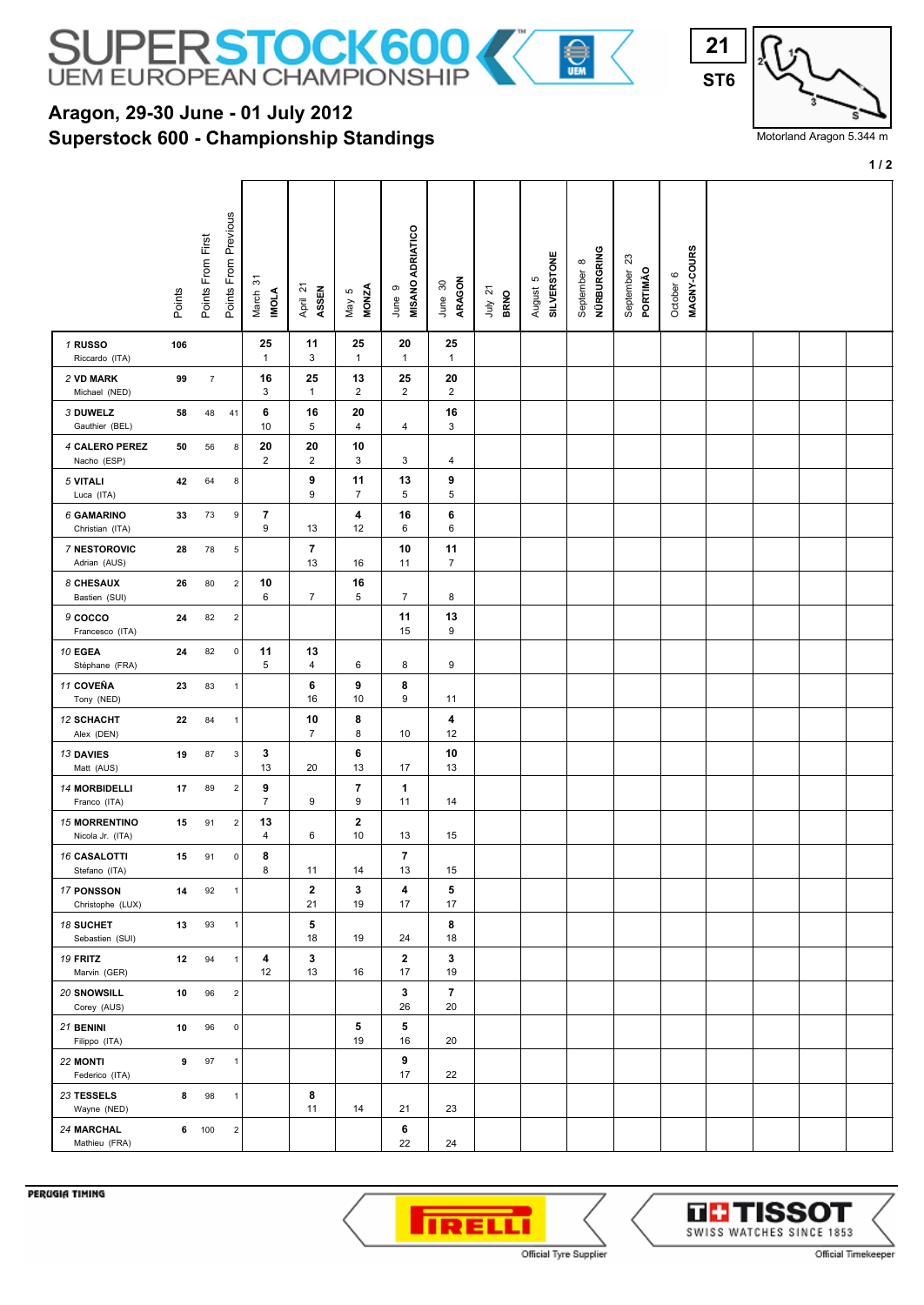

## **Superstock 600 - Championship Standings Aragon, 29-30 June - 01 July 2012**



Motorland Aragon 5.344 m

**2 / 2**

|                                        | Points       | Points From First | From Previous<br>Points | 5<br><b>INOLA</b><br>March | $\overline{2}$<br>ASSEN<br>April | <b>MONZA</b><br>$\mathfrak{S}$<br>May | <b>MISANO ADRIATICO</b><br>ၜ<br>June | ARAGON<br>30<br>June       | 21<br><b>BRNO</b><br>言 | <b>SILVERSTONE</b><br>Б<br>August | NÜRBURGRING<br>$\infty$<br>September | ಔ<br>PORTIMÃO<br>September | MAGNY-COURS<br>$\circ$<br>October |  |  |
|----------------------------------------|--------------|-------------------|-------------------------|----------------------------|----------------------------------|---------------------------------------|--------------------------------------|----------------------------|------------------------|-----------------------------------|--------------------------------------|----------------------------|-----------------------------------|--|--|
| <b>25 MULHAUSER</b><br>Robin (SUI)     | 6            | 100               | $\mathbf 0$             | 5<br>11                    | 1<br>16                          | 18                                    | 22                                   | 24                         |                        |                                   |                                      |                            |                                   |  |  |
| 26 ZEELEN<br>Koen (NED)                | 4            | 102               | $\overline{2}$          |                            | 4<br>19                          | 22                                    | 25                                   | 26                         |                        |                                   |                                      |                            |                                   |  |  |
| 27 VRAJITORU<br>Mircea (ROU)           | 4            | 102               | $\mathsf 0$             | $\mathbf{2}$<br>14         | 21                               | 23                                    | 27                                   | $\mathbf{2}$<br>26         |                        |                                   |                                      |                            |                                   |  |  |
| 28 CECCHINI<br>Riccardo (ITA)          | $\mathbf{1}$ | 105               | 3                       |                            |                                  |                                       |                                      | $\blacktriangleleft$<br>28 |                        |                                   |                                      |                            |                                   |  |  |
| <b>29 MERCANDELLI</b><br>Roberto (ITA) | $\mathbf{1}$ | 105               | $\mathsf 0$             |                            |                                  | 24                                    | 28                                   | 28                         |                        |                                   |                                      |                            |                                   |  |  |
| <b>30 KRAJCI</b><br>Tomas (SVK)        | $\mathbf{1}$ | 105               | $\mathbf 0$             | -1<br>15                   | 23                               | 24                                    | 28                                   | 28                         |                        |                                   |                                      |                            |                                   |  |  |

PERUGIA TIMING